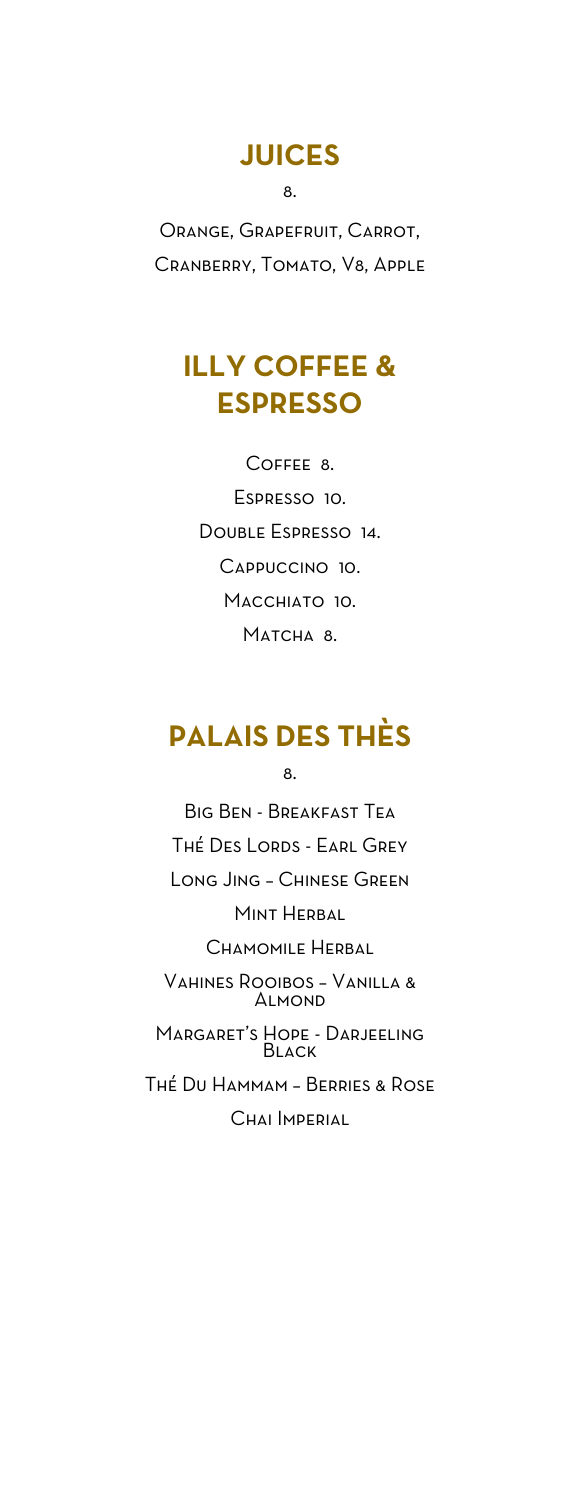## **BLOODY MARY BAR**

17.

#### **CLASSIC**

Grey Goose Vodka, Tomato Juice, Worcestershire, Horseradish, Black Pepper, Fresh Lemon Juice, Celery, Olive

#### **THE NEW ENGLANDER**

Ketel One Citrus Vodka, Tomato JUICE, WORCESTERSHIRE, Horseradish, Black Pepper, Fresh Lemon Juice, Clamato **COCKTAIL** 

#### **SPANISH DAYBREAK**

Belvedere Vodka, Tomato Juice, Worcestershire, Horseradish, BLACK PEPPER, Yellow Bell Pepper, Amontillado Sherry, Fresh Lemon Juice, Celery Salt, Tabasco

#### **WILD WEST**

Ketel One Vodka, Mezcal, Tomato Juice, Worcestershire, Horseradish, Black Pepper, Fresh Lemon Juice, Salsa, Bell Pepper, Jalapeno, Peppered Bacon

## **B E E R**

Amstel Light, Amsterdam 10.

Stella Artois, Belgium 10.

Sierra Nevada, Nooner, Pilsner, California 10.

Brooklyn Brewery, Brooklyn Lager, New York 10.

Lagunitas, Day Time Ale, IPA, California 10.

Ommegang, Fleur de houblon, Saison Ale, New York 12.

Hitachino Nest, White Ale, JAPAN 15.

Beck's Non-Alcoholic, Germany 10.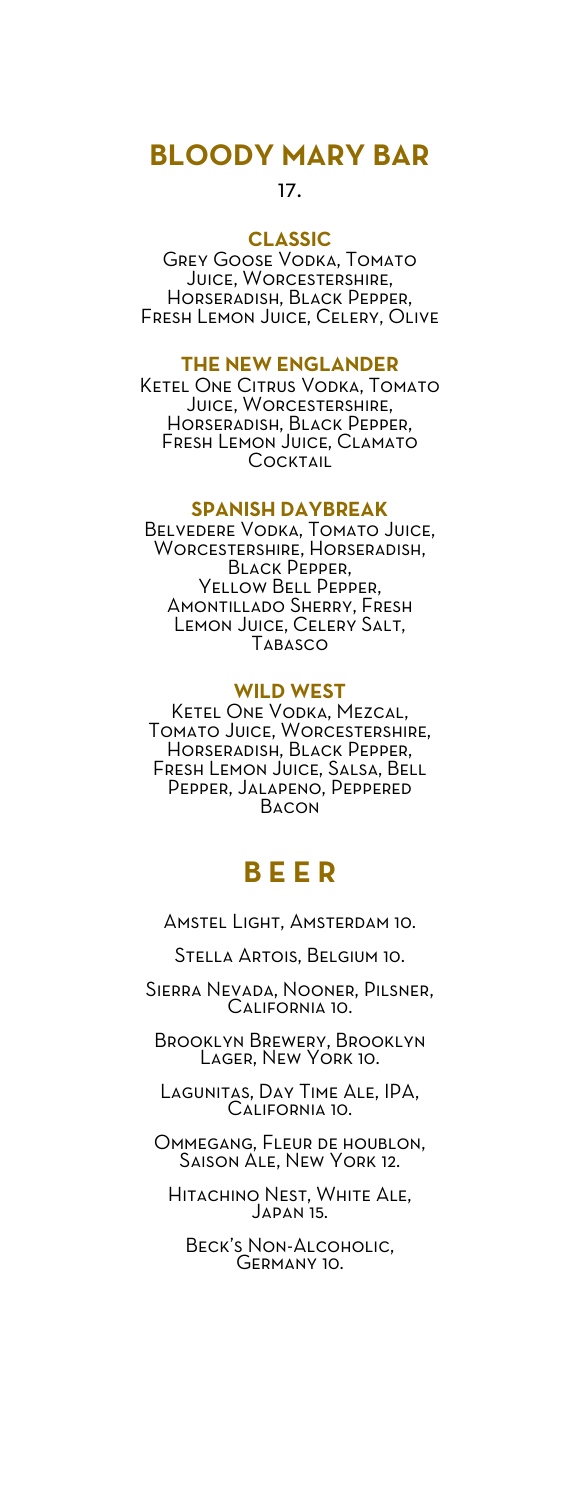# **SPECIALTY COCKTAILS**

19.

#### **AFTERNOON DELIGHT**

Dorothy Parker Gin, Pomegranate Liqueur, Fresh Lemon Juice, Orange Brandy, Club Soda

#### **LAISSEZ FAIRE**

Ketel One Citroen, Ginger Syrup, Framboise, Fresh Lemon Juice

#### **PINEAPPLE PULLEY**

Patron Roca Reposado Tequila, Fresh Pineapple, Fresh Lime Juice, Mint Leaves

#### **GILDED FIX**

Nolet's Silver Gin, Espresso, Coffee Liqueur, Averna , Orgeat, Orange Bitters

#### **MOJITO PEARLS**

Bacardi Aged Rum, Fresh Lime Juice, Simple Syrup, Fresh Mint Leaves, Angostura Bitters, Champagne

#### **THE ROBBER BARON**

Rittenhouse Rye, Aperol, Fresh Cucumber, Simple Syrup Angostura Bitters, Orange **BITTERS**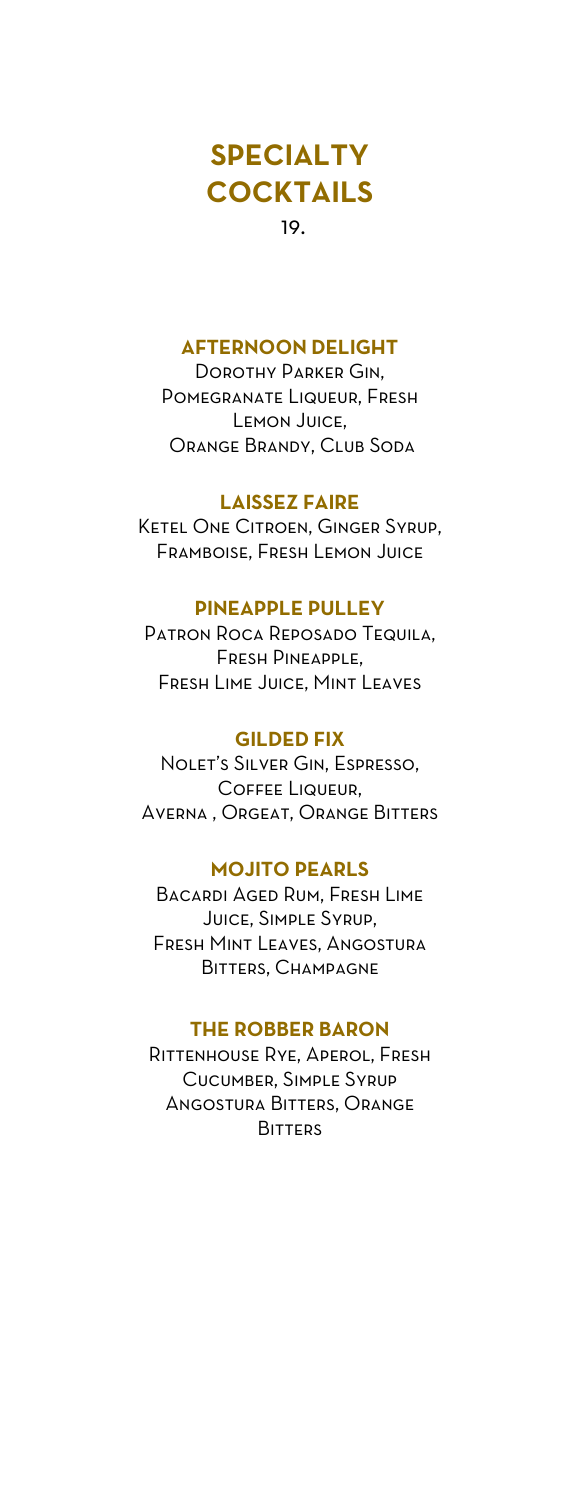# **WINES BY THE GLASS SPARKLING**

Prosecco, Stellina di notte, VENETO, **ITALY 12.** 

Taittinger, Domaine Carneros, California 2011 18.

Mumm Reserve Rosé, Napa Valley, California 16.

VEUVE CLICQUOT, YELLOW LABEL, Champagne, France 26.

## **WHITE**

Pinot Grigio, Bottega Vinaia, Trentino, Italy 2014 12.

Sancerre, JP Balland, Loire Valley, France 2014 15.

Riesling, Cold Creek Vineyard, Chateau Ste. Michelle, Washington 2011 16.

Chardonnay, Newton, Sonoma, California 2015 17.

Pouilly Fuissé, Louis Jadot, BURGUNDY, FRANCE 22.

## **ROSÉ**

CHATEAU MINUTY, M DE MINUTY, Provence, France 2015 14.

CHATEAU D'ESCLANS, ROCK ANGEL, PROVENCE, FRANCE 2015 20.

### **RED**

Côtes du Rhône, Coudoulet de Beaucastel, Rhone Valley, France 2011 14.

"Super Tuscan", Tenuta Sette Cieli, Yantra, Tuscany, Italy 2013 15.

Pinot Noir, Meiomi, Sonoma, California<sup>2</sup>014 17.

Cabernet Sauvignon, Stag's Leap, hands of time, Napa Valley, California 2013 19.

Haut-Medoc, Chateau Bernadotte, Bordeaux, France 2010 20.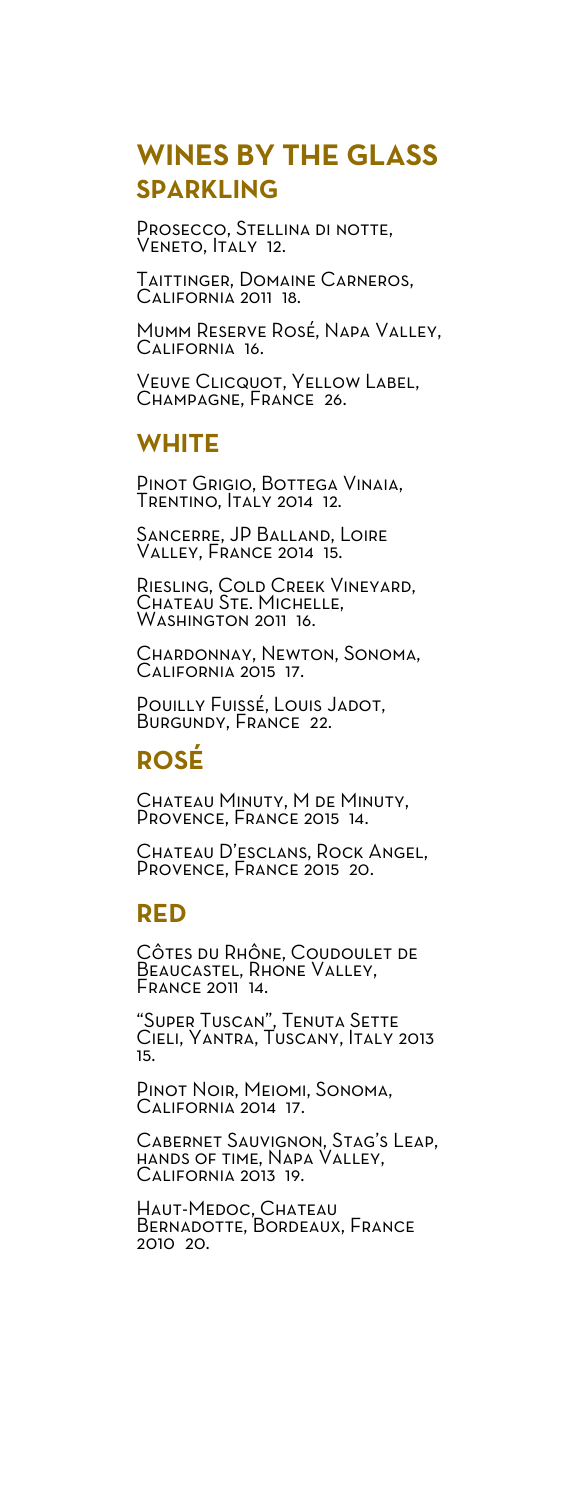# **WINES BY THE BOTTLE**

## **SPARKLING**

PROSECCO, STELINA DI NOTE, Veneto, Italy 48.

Taittinger, Domaine Carneros, California 72.

Mumm Rosé, Napa Valley, California 64.

Laurent Perrier, Champagne, France 90.

Veuve Clicquot, Yellow Label, Champagne, France 140.

MOËT CHANDON, DOM PERIGNON, Champagne, France 2004 473.

Gatinois Rosé, Champagne, France 100.

## **WHITE**

Pinot Grigio, Bottega vinaia, Trentino, Italy 2014 50.

Sancerre, JP Balland, Loire Valley, France 2014 60.

Sauvignon Blanc, Craggy Range, Te Muna Road, martinborough, New Zealand 2014 65.

Sauvignon Blanc, Cakebread Cellars, California 2014 70.

RIESLING, KABINETT, Karthauserhof, Eitelsbacher Karthauserhofberg, Mosel, Germany 2011 93.

Chardonnay, Patz & Hall, Sonoma, California 2011 75.

Chardonnay, Newton, Sonoma, California 2015 80.

CHARDONNAY, KISTLER, LES Noisetiers, Sonoma Coast, California 2014 135.

Chardonnay, Peter Michael, Belle Cote, Sonoma Coast, California 2012 198.

Pouilly Fuissé, Louis Jadot, Burgundy, France 95.

Chassagne-Montrachet, Domaine Ramonet, 1er Cru Morgeot, Burgundy, France 2009 175.